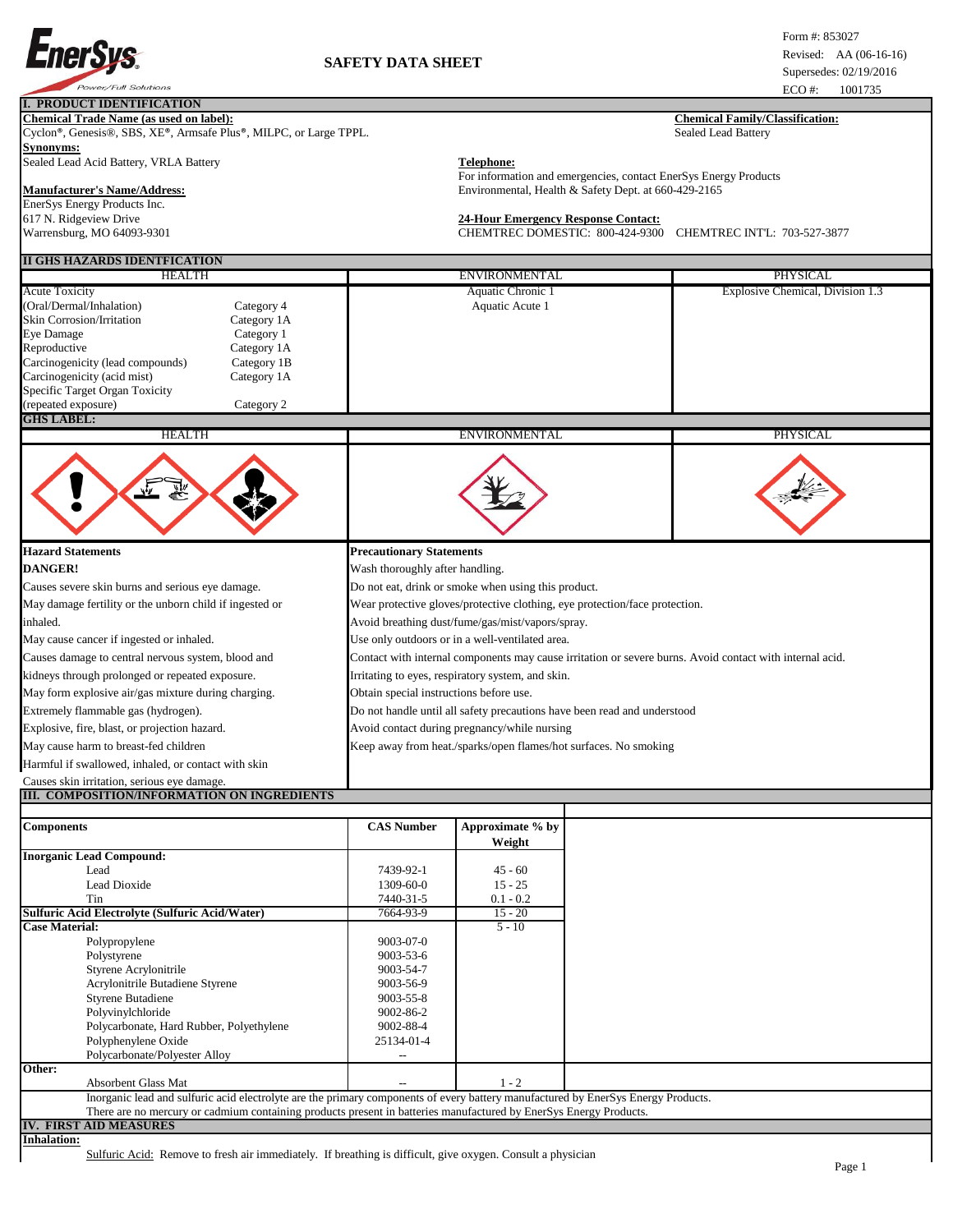

٦

|                                                       | <b>Lead:</b> Remove from exposure, gargle, wash nose and lips; consult physician.                                                                                                                                                                                                                                                                                                                                                                                                                                                                                                                                                                               |                                                       |                 |            |                              |               |
|-------------------------------------------------------|-----------------------------------------------------------------------------------------------------------------------------------------------------------------------------------------------------------------------------------------------------------------------------------------------------------------------------------------------------------------------------------------------------------------------------------------------------------------------------------------------------------------------------------------------------------------------------------------------------------------------------------------------------------------|-------------------------------------------------------|-----------------|------------|------------------------------|---------------|
| <b>Ingestion:</b><br>consult a physician              | Sulfuric Acid: Give large quantities of water; do not induce vomiting or aspiration into the lungs may occur and can cause permanent injury or death;<br>Lead: Consult physician immediately.                                                                                                                                                                                                                                                                                                                                                                                                                                                                   |                                                       |                 |            |                              |               |
| <u>Skin:</u>                                          | Sulfuric Acid: Flush with large amounts of water for at least 15 minutes; remove contaminated clothing completely, including shoes.<br>If symptoms persist, seek medical attention. Wash contaminated clothing before reuse. Discard contaminated shoes<br>Lead: Wash immediately with soap and water.                                                                                                                                                                                                                                                                                                                                                          |                                                       |                 |            |                              |               |
| Eyes:                                                 | Sulfuric Acid and Lead: Flush immediately with large amounts of water for at least 15 minutes while lifting lids                                                                                                                                                                                                                                                                                                                                                                                                                                                                                                                                                |                                                       |                 |            |                              |               |
|                                                       | Seek immediate medical attention if eyes have been exposed directly to acid.                                                                                                                                                                                                                                                                                                                                                                                                                                                                                                                                                                                    |                                                       |                 |            |                              |               |
| V. FIRE FIGHTING MEASURES<br><b>Flash Point: N/A</b>  |                                                                                                                                                                                                                                                                                                                                                                                                                                                                                                                                                                                                                                                                 | <b>Flammable Limits:</b> LEL = $4.1\%$ (Hydrogen Gas) |                 |            | $UEL = 74.2%$ (Hydrogen Gas) |               |
|                                                       | Extinguishing Media: Carbon dioxide; foam; dry chemical. Avoid breathing vapors. Use appropriate media for surrounding fire.                                                                                                                                                                                                                                                                                                                                                                                                                                                                                                                                    |                                                       |                 |            |                              |               |
| <b>Special Fire Fighting Procedures:</b>              | If batteries are on charge, shut off power. Use positive pressure, self-contained breathing apparatus. Water applied to electrolyte generates<br>heat and causes it to spatter. Wear acid-resistant clothing, gloves, face and eye protection.                                                                                                                                                                                                                                                                                                                                                                                                                  |                                                       |                 |            |                              |               |
|                                                       | Note that strings of series connected batteries may still pose risk of electric shock even when charging equipment is shut down.                                                                                                                                                                                                                                                                                                                                                                                                                                                                                                                                |                                                       |                 |            |                              |               |
| <b>Unusual Fire and Explosion Hazards:</b>            | Highly flammable hydrogen gas is generated during charging and operation of batteries. To avoid risk of fire or explosion, keep sparks or other<br>sources of ignition away from batteries. Do not allow metallic materials to simultaneously contact negative and positive terminals of cells and<br>batteries. Follow manufacturer's instructions for installation and service.                                                                                                                                                                                                                                                                               |                                                       |                 |            |                              |               |
| VI. ACCIDENTAL RELEASE MEASURES                       |                                                                                                                                                                                                                                                                                                                                                                                                                                                                                                                                                                                                                                                                 |                                                       |                 |            |                              |               |
| <b>Spill or Leak Procedures:</b>                      | Stop flow of material, contain/absorb small spills with dry sand, earth, and vermiculite. Do not use combustible materials. If possible, carefully<br>neutralize spilled electrolyte with soda ash, sodium bicarbonate, lime, etc. Wear acid-resistant clothing, boots, gloves, and face shield. Do not<br>allow discharge of unneutralized acid to sewer. Acid must be managed in accordance with local, state, and federal requirements.<br>Consult state environmental agency and/or federal EPA.                                                                                                                                                            |                                                       |                 |            |                              |               |
| VII. HANDLING AND STORAGE                             |                                                                                                                                                                                                                                                                                                                                                                                                                                                                                                                                                                                                                                                                 |                                                       |                 |            |                              |               |
| <b>Handling:</b><br>shipping.                         | Unless involved in recycling operations, do not breach the casing or empty the contents of the battery.<br>There may be increasing risk of electric shock from strings of connected batteries<br>Keep containers tightly closed when not in use. If battery case is broken, avoid contact with internal components.<br>Keep vent caps on and cover terminals to prevent short circuits. Place cardboard between layers of stacked automotive batteries to avoid damage and short circuits.<br>Keep away from combustible materials, organic chemicals, reducing substances, metals, strong oxidizers and water. Use banding or stretch wrap to secure items for |                                                       |                 |            |                              |               |
| Storage:                                              |                                                                                                                                                                                                                                                                                                                                                                                                                                                                                                                                                                                                                                                                 |                                                       |                 |            |                              |               |
| <b>Charging:</b>                                      | Store batteries in cool, dry, well-ventilated areas with impervious surfaces and adequate containment in the event of spills. Batteries should<br>also be stored under roof for protection against adverse weather conditions. Separate from incompatible materials. Store and handle only<br>in areas with adequate water supply and spill control. Avoid damage to containers. Keep away from fire, sparks and heat. Keep away from metallic objects which<br>could bridge the terminals on a battery and create a dangerous short-circuit                                                                                                                    |                                                       |                 |            |                              |               |
|                                                       | There is a possible risk of electric shock from charging equipment and from strings of series connected batteries, whether or not being charged. Shut-off power to<br>chargers whenever not in use and before detachment of any circuit connections. Batteries being charged will generate and release flammable hydrogen gas.<br>Charging space should be ventilated. Keep battery vent caps in position. Prohibit smoking and avoid creation of flames and sparks nearby.<br>Wear face and eye protection when near batteries being charged.                                                                                                                  |                                                       |                 |            |                              |               |
|                                                       | VIII. EXPOSURE CONTROLS/PERSONAL PROTECTION                                                                                                                                                                                                                                                                                                                                                                                                                                                                                                                                                                                                                     |                                                       |                 |            |                              |               |
| Exposure Limits (mg/m3) Note: N.E.= Not Established   |                                                                                                                                                                                                                                                                                                                                                                                                                                                                                                                                                                                                                                                                 |                                                       |                 |            |                              |               |
| <b>INGREDIENTS</b><br>(Chemical/Common Names)         | <b>OSHA PEL</b>                                                                                                                                                                                                                                                                                                                                                                                                                                                                                                                                                                                                                                                 | <b>ACGIH</b>                                          | <b>US NIOSH</b> | Quebec PEV | Ontario OEL                  | <b>EU OEL</b> |
| Lead and Lead Compounds<br>(inorganic)                | 0.05                                                                                                                                                                                                                                                                                                                                                                                                                                                                                                                                                                                                                                                            | 0.05                                                  | 0.05            | 0.05       | 0.05                         | 0.15(b)       |
| Tin                                                   | 2                                                                                                                                                                                                                                                                                                                                                                                                                                                                                                                                                                                                                                                               | 2                                                     | $\overline{2}$  | 2          | $\overline{2}$               | N.E           |
| Sulfuric Acid Electrolyte                             | -1                                                                                                                                                                                                                                                                                                                                                                                                                                                                                                                                                                                                                                                              | 0.2<br>N.E                                            | $\mathbf{1}$    | 1<br>N.E   | 0.2<br>N.E                   | 0.05(c)       |
| Polypropylene<br>Polystyrene                          | N.E<br>N.E                                                                                                                                                                                                                                                                                                                                                                                                                                                                                                                                                                                                                                                      | N.E                                                   | N.E<br>N.E      | N.E        | N.E                          | N.E<br>N.E    |
| Styrene Acrylonitrile                                 | N.E                                                                                                                                                                                                                                                                                                                                                                                                                                                                                                                                                                                                                                                             | N.E                                                   | N.E             | N.E        | N.E                          | N.E           |
| Acrylonitrile Butadiene                               |                                                                                                                                                                                                                                                                                                                                                                                                                                                                                                                                                                                                                                                                 |                                                       |                 |            |                              |               |
| Styrene                                               | N.E                                                                                                                                                                                                                                                                                                                                                                                                                                                                                                                                                                                                                                                             | N.E                                                   | N.E             | N.E        | N.E                          | N.E           |
| <b>Styrene Butadiene</b>                              | N.E                                                                                                                                                                                                                                                                                                                                                                                                                                                                                                                                                                                                                                                             | N.E                                                   | N.E             | N.E        | N.E                          | N.E           |
| Polyvinylchloride                                     | N.E                                                                                                                                                                                                                                                                                                                                                                                                                                                                                                                                                                                                                                                             | N.E                                                   | N.E             | N.E        | 1                            | N.E           |
| Polycarbonate, Hard<br>Rubber, Polyethylene           | N.E                                                                                                                                                                                                                                                                                                                                                                                                                                                                                                                                                                                                                                                             | N.E                                                   | N.E             | N.E        | N.E                          | N.E           |
| Polyphenylene Oxide                                   | N.E                                                                                                                                                                                                                                                                                                                                                                                                                                                                                                                                                                                                                                                             | $N.E$                                                 | N.E             | $N.E$      | $N.E$                        | N.E           |
| Polycarbonate/Polyester Alloy<br>Rubber, Polyethylene | N.E                                                                                                                                                                                                                                                                                                                                                                                                                                                                                                                                                                                                                                                             | N.E                                                   | N.E             | N.E        | N.E                          | N.E           |
| Absorbent Glass Mat                                   | N.E                                                                                                                                                                                                                                                                                                                                                                                                                                                                                                                                                                                                                                                             | N.E                                                   | N.E             | N.E        | N.E                          | N.E           |
| <b>NOTES:</b>                                         |                                                                                                                                                                                                                                                                                                                                                                                                                                                                                                                                                                                                                                                                 |                                                       |                 |            |                              |               |

(b) As inhalable aerosol

(c) Thoracic fraction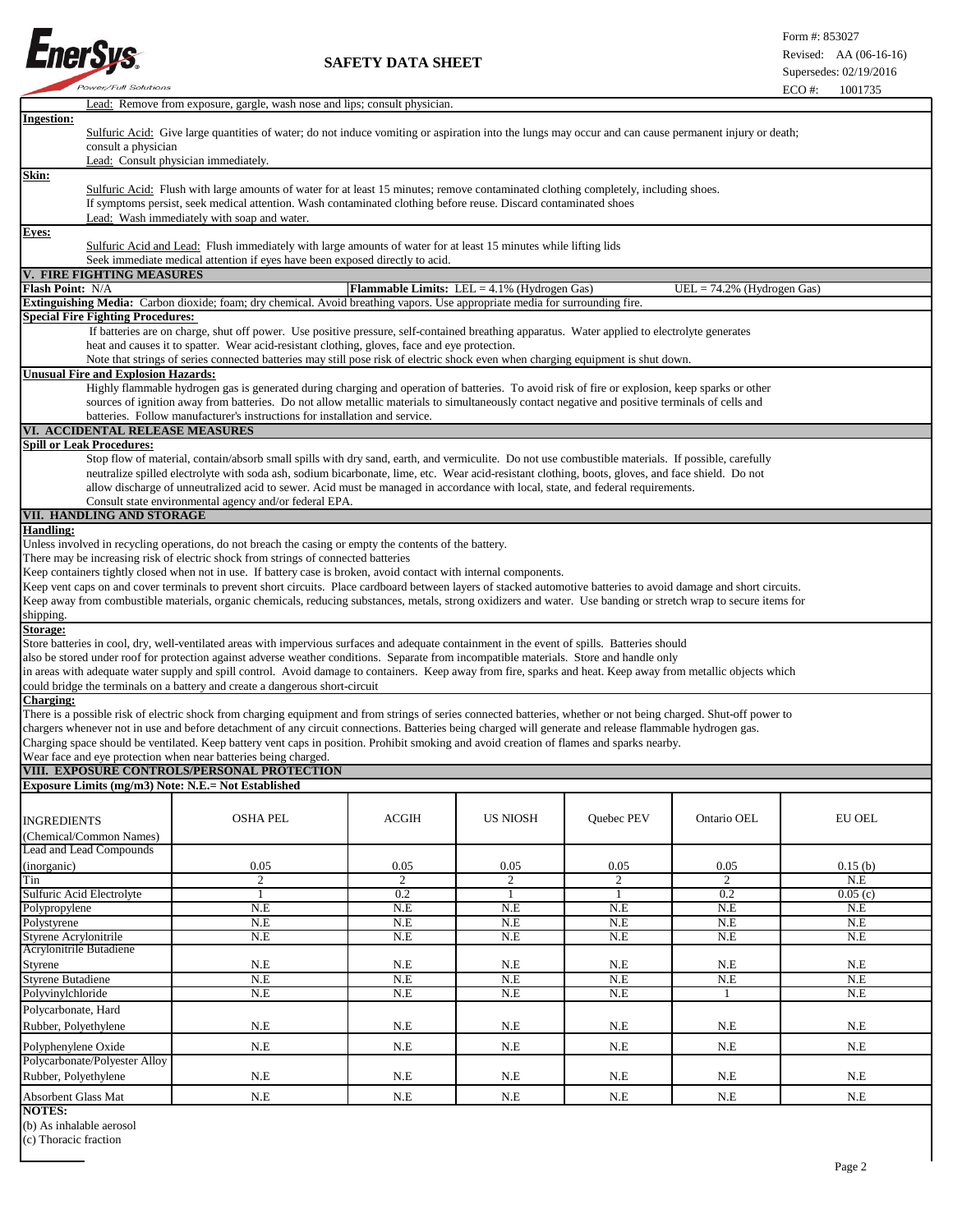

| <b>Engineering Controls (Ventilation):</b>                                                                                                                                                   |                                                                                                                                                     |                                                                        |                                          |  |  |  |
|----------------------------------------------------------------------------------------------------------------------------------------------------------------------------------------------|-----------------------------------------------------------------------------------------------------------------------------------------------------|------------------------------------------------------------------------|------------------------------------------|--|--|--|
| Store and handle in well-ventilated area. If mechanical ventilation is used, components must be acid-resistant.                                                                              |                                                                                                                                                     |                                                                        |                                          |  |  |  |
| Handle batteries cautiously to avoid spills. Make certain vent caps are on securely. Avoid contact with internal components. Wear protective                                                 |                                                                                                                                                     |                                                                        |                                          |  |  |  |
| clothing, eye and face protection when filling, charging or handling batteries. Do not allow metallic materials to simultaneously contact both the                                           |                                                                                                                                                     |                                                                        |                                          |  |  |  |
| positive and negative terminals of the batteries. Charge the batteries in areas with adequate ventilation. General dilution ventilation is acceptable.                                       |                                                                                                                                                     |                                                                        |                                          |  |  |  |
| <b>Respiratory Protection (NIOSH/MSHA approved):</b>                                                                                                                                         |                                                                                                                                                     |                                                                        |                                          |  |  |  |
| None required under normal conditions. When concentrations of sulfuric acid mist are known to exceed the PEL, use NIOSH or MSHA-approved                                                     |                                                                                                                                                     |                                                                        |                                          |  |  |  |
| respiratory protection.                                                                                                                                                                      |                                                                                                                                                     |                                                                        |                                          |  |  |  |
| <b>Skin Protection:</b>                                                                                                                                                                      |                                                                                                                                                     |                                                                        |                                          |  |  |  |
| If battery case is damaged, use rubber or plastic acid-resistant gloves with elbow-length gauntlet, acid-resistant apron, clothing and boots                                                 |                                                                                                                                                     |                                                                        |                                          |  |  |  |
| <b>Eye Protection:</b>                                                                                                                                                                       |                                                                                                                                                     |                                                                        |                                          |  |  |  |
| If battery case is damaged, use chemical goggles or face shield.<br><b>Other Protection:</b>                                                                                                 |                                                                                                                                                     |                                                                        |                                          |  |  |  |
| Under severe exposure emergency conditions, wear acid-resistant clothing and boots.                                                                                                          |                                                                                                                                                     |                                                                        |                                          |  |  |  |
| IX. PHYSICAL AND CHEMICAL PROPERTIES                                                                                                                                                         |                                                                                                                                                     |                                                                        |                                          |  |  |  |
| <b>Properties Listed Below are for Electrolyte:</b>                                                                                                                                          |                                                                                                                                                     |                                                                        |                                          |  |  |  |
| <b>Boiling Point:</b>                                                                                                                                                                        | $203 - 240$ °F                                                                                                                                      | Specific Gravity (H2O = 1):                                            | 1.215 to 1.350                           |  |  |  |
| <b>Melting Point:</b>                                                                                                                                                                        | N/A                                                                                                                                                 | Vapor Pressure (mm Hg):                                                | 10                                       |  |  |  |
| <b>Solubility in Water:</b>                                                                                                                                                                  | 100%                                                                                                                                                | Vapor Density $(AIR = 1)$ :                                            | Greater than 1                           |  |  |  |
| Evaporation Rate: (Butyl Acetate = 1)                                                                                                                                                        | Less than 1                                                                                                                                         | % Volatile by Weight:                                                  | N/A                                      |  |  |  |
|                                                                                                                                                                                              | $pH: \sim 1$ to 2                                                                                                                                   | <b>Flash Point:</b>                                                    | Below room temperature (as hydrogen gas) |  |  |  |
| <b>LEL (Lower Explosive Limit)</b>                                                                                                                                                           | 4.1% (Hydrogen)                                                                                                                                     | <b>UEL (Upper Explosive Limit)</b>                                     | 74.2% (Hydrogen)                         |  |  |  |
|                                                                                                                                                                                              |                                                                                                                                                     |                                                                        |                                          |  |  |  |
|                                                                                                                                                                                              |                                                                                                                                                     | Manufactured article; no apparent odor.                                |                                          |  |  |  |
| <b>Appearance and Odor:</b>                                                                                                                                                                  |                                                                                                                                                     | Electrolyte is a clear liquid with a sharp, penetrating, pungent odor. |                                          |  |  |  |
| X. STABILITY AND REACTIVITY                                                                                                                                                                  |                                                                                                                                                     |                                                                        |                                          |  |  |  |
| <b>Stability: Stable X</b><br>Unstable                                                                                                                                                       |                                                                                                                                                     |                                                                        |                                          |  |  |  |
| This product is stable under normal conditions at ambient temperature                                                                                                                        |                                                                                                                                                     |                                                                        |                                          |  |  |  |
| Conditions To Avoid: Prolonged overcharge; sources of ignition                                                                                                                               |                                                                                                                                                     |                                                                        |                                          |  |  |  |
| Incompatibility: (Materials to avoid)                                                                                                                                                        |                                                                                                                                                     |                                                                        |                                          |  |  |  |
| Sulfuric Acid: Contact with combustibles and organic materials may cause fire and explosion. Also reacts violently with strong reducing agents,                                              |                                                                                                                                                     |                                                                        |                                          |  |  |  |
| metals, sulfur trioxide gas, strong oxidizers and water. Contact with metals may produce toxic sulfur dioxide fumes and may release flammable                                                |                                                                                                                                                     |                                                                        |                                          |  |  |  |
| hydrogen gas.                                                                                                                                                                                |                                                                                                                                                     |                                                                        |                                          |  |  |  |
| Lead Compounds: Avoid contact with strong acids, bases, halides, halogenates, potassium nitrate, permanganate, peroxides, nascent hydrogen                                                   |                                                                                                                                                     |                                                                        |                                          |  |  |  |
| and reducing agents.                                                                                                                                                                         |                                                                                                                                                     |                                                                        |                                          |  |  |  |
| <b>Hazardous Decomposition Products:</b>                                                                                                                                                     |                                                                                                                                                     |                                                                        |                                          |  |  |  |
| Sulfuric Acid: Sulfur trioxide, carbon monoxide, sulfuric acid mist, sulfur dioxide, and hydrogen sulfide.                                                                                   |                                                                                                                                                     |                                                                        |                                          |  |  |  |
| Lead Compounds: High temperatures likely to produce toxic metal fume, vapor, or dust; contact with strong acid or base or presence of nascent                                                |                                                                                                                                                     |                                                                        |                                          |  |  |  |
| hydrogen may generate highly toxic arsine gas.                                                                                                                                               |                                                                                                                                                     |                                                                        |                                          |  |  |  |
| <b>Hazardous Polymerization:</b>                                                                                                                                                             |                                                                                                                                                     |                                                                        |                                          |  |  |  |
| Will not occur                                                                                                                                                                               |                                                                                                                                                     |                                                                        |                                          |  |  |  |
| XI. TOXICOLOGICAL INFORMATION                                                                                                                                                                |                                                                                                                                                     |                                                                        |                                          |  |  |  |
| <b>Routes of Entry:</b>                                                                                                                                                                      |                                                                                                                                                     |                                                                        |                                          |  |  |  |
|                                                                                                                                                                                              |                                                                                                                                                     |                                                                        |                                          |  |  |  |
| Sulfuric Acid: Harmful by all routes of entry.<br>Lead Compounds: Hazardous exposure can occur only when product is heated, oxidized or otherwise processed or damaged to create dust, vapor |                                                                                                                                                     |                                                                        |                                          |  |  |  |
|                                                                                                                                                                                              |                                                                                                                                                     |                                                                        |                                          |  |  |  |
| or fume. The presence of nascent hydrogen may generate highly toxic arsine gas.                                                                                                              |                                                                                                                                                     |                                                                        |                                          |  |  |  |
| <b>Inhalation:</b>                                                                                                                                                                           |                                                                                                                                                     |                                                                        |                                          |  |  |  |
| Sulfuric Acid: Breathing of sulfuric acid vapors or mists may cause severe respiratory irritation.                                                                                           |                                                                                                                                                     |                                                                        |                                          |  |  |  |
| Lead Compounds: Inhalation of lead dust or fumes may cause irritation of upper respiratory tract and lungs.                                                                                  |                                                                                                                                                     |                                                                        |                                          |  |  |  |
| <b>Ingestion:</b>                                                                                                                                                                            |                                                                                                                                                     |                                                                        |                                          |  |  |  |
| Sulfuric Acid: May cause severe irritation of mouth, throat, esophagus and stomach.                                                                                                          |                                                                                                                                                     |                                                                        |                                          |  |  |  |
| Lead Compounds: Acute ingestion may cause abdominal pain, nausea, vomiting, diarrhea and severe cramping. This may lead rapidly to systemic                                                  |                                                                                                                                                     |                                                                        |                                          |  |  |  |
| toxicity and must be treated by a physician.                                                                                                                                                 |                                                                                                                                                     |                                                                        |                                          |  |  |  |
| <b>Skin Contact:</b>                                                                                                                                                                         |                                                                                                                                                     |                                                                        |                                          |  |  |  |
| Sulfuric Acid: Severe irritation, burns and ulceration.                                                                                                                                      |                                                                                                                                                     |                                                                        |                                          |  |  |  |
| Lead Compounds: Not absorbed through the skin.                                                                                                                                               |                                                                                                                                                     |                                                                        |                                          |  |  |  |
| <b>Eye Contact:</b>                                                                                                                                                                          |                                                                                                                                                     |                                                                        |                                          |  |  |  |
| Sulfuric Acid: Severe irritation, burns, cornea damage, and blindness.                                                                                                                       |                                                                                                                                                     |                                                                        |                                          |  |  |  |
| Lead Components: May cause eye irritation.                                                                                                                                                   |                                                                                                                                                     |                                                                        |                                          |  |  |  |
| <b>Effects of Overexposure - Acute:</b>                                                                                                                                                      |                                                                                                                                                     |                                                                        |                                          |  |  |  |
|                                                                                                                                                                                              | Sulfuric Acid: Severe skin irritation, damage to cornea, upper respiratory irritation.                                                              |                                                                        |                                          |  |  |  |
| Lead Compounds: Symptoms of toxicity include headache, fatigue, abdominal pain, loss of appetite, muscle aches and weakness, sleep                                                           |                                                                                                                                                     |                                                                        |                                          |  |  |  |
| disturbances and irritability.                                                                                                                                                               |                                                                                                                                                     |                                                                        |                                          |  |  |  |
| <b>Effects of Overexposure - Chronic:</b>                                                                                                                                                    |                                                                                                                                                     |                                                                        |                                          |  |  |  |
| Sulfuric Acid: Possible erosion of tooth enamel, inflammation of nose, throat and bronchial tubes.                                                                                           |                                                                                                                                                     |                                                                        |                                          |  |  |  |
| Lead Compounds: Anemia; neuropathy, particularly of the motor nerves, with wrist drop; kidney damage; reproductive changes in males and                                                      |                                                                                                                                                     |                                                                        |                                          |  |  |  |
| females. Repeated exposure to lead and lead compounds in the workplace may result in nervous system toxicity. Some toxicologists report abnormal                                             |                                                                                                                                                     |                                                                        |                                          |  |  |  |
|                                                                                                                                                                                              | conduction velocities in persons with blood lead levels of 50mcg/100 ml or higher. Heavy lead exposure may result in central nervous system damage, |                                                                        |                                          |  |  |  |
| encephalopathy and damage to the blood-forming (hematopoietic) tissues.                                                                                                                      |                                                                                                                                                     |                                                                        |                                          |  |  |  |
| Carcinogenicity:                                                                                                                                                                             |                                                                                                                                                     |                                                                        |                                          |  |  |  |
| Sulfuric Acid: The International Agency for Research on Cancer (IARC) has classified "strong inorganic acid mist containing sulfuric acid" as a                                              |                                                                                                                                                     |                                                                        |                                          |  |  |  |
| Group 1 carcinogen, a substance that is carcinogenic to humans. This classification does not apply to liquid forms of sulfuric acid or sulfuric                                              |                                                                                                                                                     |                                                                        |                                          |  |  |  |
| acid solutions contained within a battery. Inorganic acid mist (sulfuric acid mist) is not generated under normal use of this product. Misuse of the                                         |                                                                                                                                                     |                                                                        |                                          |  |  |  |
| product, such as overcharging, may result in the generation of sulfuric acid mist.                                                                                                           |                                                                                                                                                     |                                                                        |                                          |  |  |  |
| Lead Compounds: Lead is listed as a Group 2A carcinogen, likely in animals at extreme doses. Per the guidance found in OSHA 29 CFR 1910.1200                                                 |                                                                                                                                                     |                                                                        |                                          |  |  |  |
| Page 3<br>Appendix F, this is approximately equivalent to GHS Category 1B. Proof of carcinogenicity in humans is lacking at present.                                                         |                                                                                                                                                     |                                                                        |                                          |  |  |  |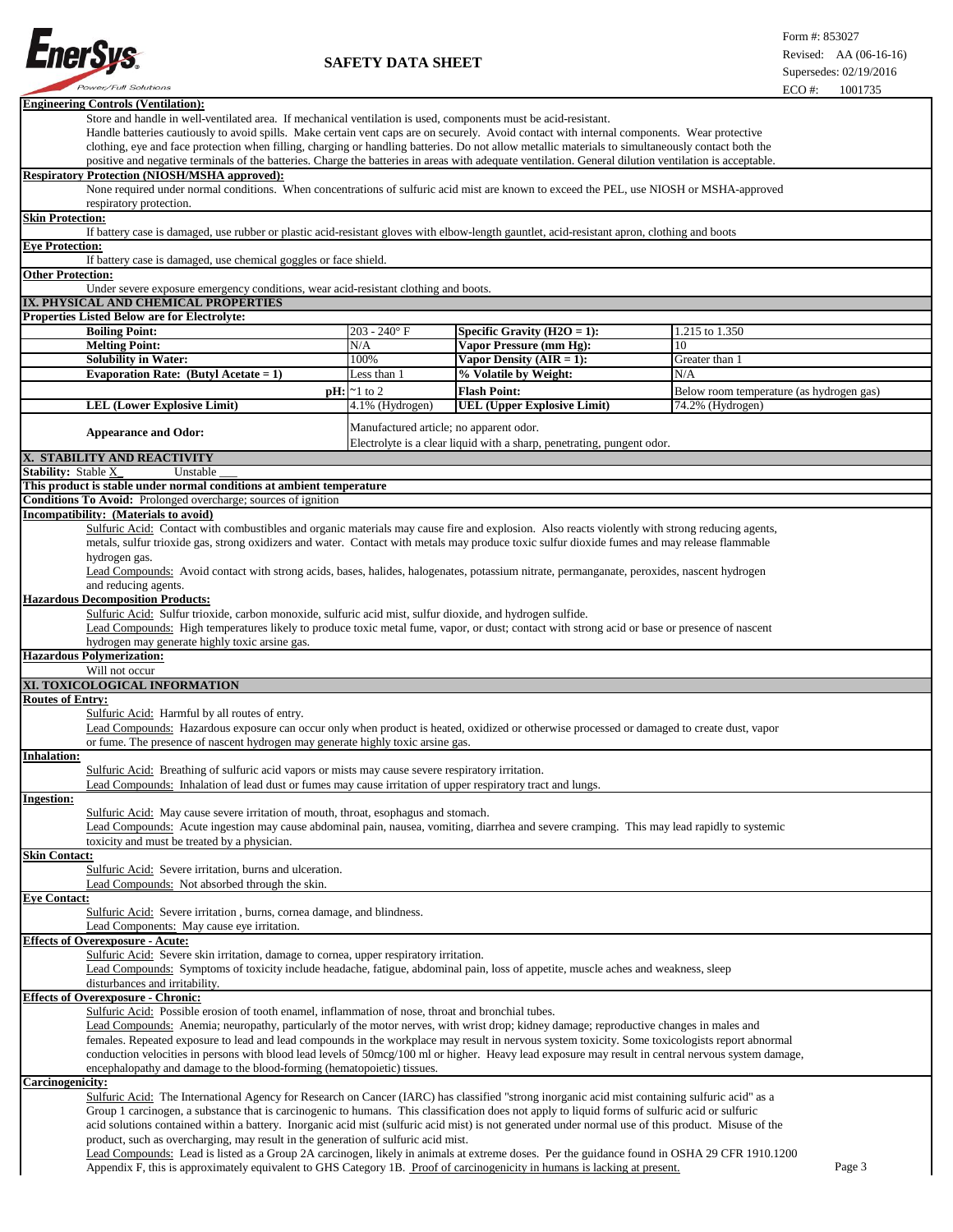

|                                                                                                                                                           | LCO #.<br>1001733 |  |
|-----------------------------------------------------------------------------------------------------------------------------------------------------------|-------------------|--|
| <b>Medical Conditions Generally Aggravated by Exposure:</b>                                                                                               |                   |  |
| Overexposure to sulfuric acid mist may cause lung damage and aggravate pulmonary conditions. Contact of sulfuric acid with skin may aggravate             |                   |  |
| diseases such as eczema and contact dermatitis. Lead and its compounds can aggravate some forms of kidney, liver and neurologic diseases.                 |                   |  |
|                                                                                                                                                           |                   |  |
| <b>Acute Toxicity:</b>                                                                                                                                    |                   |  |
| Inhalation LD50:                                                                                                                                          |                   |  |
| Electrolyte: LC50 rat: 375 mg/m3; LC50: guinea pig: 510 mg/m3                                                                                             |                   |  |
|                                                                                                                                                           |                   |  |
| Elemental Lead: Acute Toxicity Point Estimate $= 4500$ ppmV (based on lead bullion)                                                                       |                   |  |
|                                                                                                                                                           |                   |  |
|                                                                                                                                                           |                   |  |
| Oral LD50:                                                                                                                                                |                   |  |
| Electrolyte: rat: 2140 mg/kg                                                                                                                              |                   |  |
| Elemental Lead: Acute Toxicity Estimate (ATE) = 500 mg/kg body weight (based on lead bullion)                                                             |                   |  |
|                                                                                                                                                           |                   |  |
|                                                                                                                                                           |                   |  |
| <b>Additional Health Data:</b>                                                                                                                            |                   |  |
| All heavy metals, including the hazardous ingredients in this product, are taken into the body primarily by inhalation and ingestion.                     |                   |  |
|                                                                                                                                                           |                   |  |
| Most inhalation problems can be avoided by adequate precautions such as ventilation and respiratory protection covered in Section 8.                      |                   |  |
| Follow good personal hygiene to avoid inhalation and ingestion: wash hands, face, neck and arms thoroughly before eating, smoking or leaving the          |                   |  |
| worksite. Keep contaminated clothing out of non-contaminated areas, or wear cover clothing when in such areas. Restrict the use and presence of food,     |                   |  |
|                                                                                                                                                           |                   |  |
| tobacco and cosmetics to non-contaminated areas. Work clothes and work equipment used in contaminated areas must remain in designated areas and           |                   |  |
| never taken home or laundered with personal non-contaminated clothing. This product is intended for industrial use only and should be isolated from       |                   |  |
| children and their environment.                                                                                                                           |                   |  |
|                                                                                                                                                           |                   |  |
|                                                                                                                                                           |                   |  |
| The 19 <sup>th</sup> Amendment to EC Directive 67/548/EEC classified lead compounds, but not lead in metal form, as possibly toxic to reproduction.       |                   |  |
|                                                                                                                                                           |                   |  |
| Risk phrase 61: May cause harm to the unborn child, applies to lead compounds, especially soluble forms.                                                  |                   |  |
| XII. ECOLOGICAL INFORMATION                                                                                                                               |                   |  |
| <b>Environmental Fate:</b>                                                                                                                                |                   |  |
|                                                                                                                                                           |                   |  |
| Lead is very persistent in soil and sediments. No data on environmental degradation. Mobility of metallic lead between ecological compartments is slow.   |                   |  |
| Bioaccumulation of lead occurs in aquatic and terrestrial animals and plants but little bioaccumulation occurs through the food chain.                    |                   |  |
|                                                                                                                                                           |                   |  |
| Most studies include lead compounds and not elemental lead.                                                                                               |                   |  |
| <b>Environmental Toxicity: Aquatic Toxicity:</b>                                                                                                          |                   |  |
| Sulfuric acid:<br>24-hr LC50, freshwater fish (Brachydanio rerio): 82 mg/L                                                                                |                   |  |
|                                                                                                                                                           |                   |  |
| 96 hr-LOEC, freshwater fish (Cyprinus carpio): 22 mg/L                                                                                                    |                   |  |
| 48 hr LC50 (modeled for aquatic invertebrates): <1 mg/L, based on lead bullion<br>Lead:                                                                   |                   |  |
| <b>Additional Information:</b>                                                                                                                            |                   |  |
|                                                                                                                                                           |                   |  |
| · No known effects on stratospheric ozone depletion.                                                                                                      |                   |  |
| · Volatile organic compounds: 0% (by Volume)                                                                                                              |                   |  |
| · Water Endangering Class (WGK): NA                                                                                                                       |                   |  |
|                                                                                                                                                           |                   |  |
| XIII. DISPOSAL CONSIDERATIONS (UNITED STATES)                                                                                                             |                   |  |
|                                                                                                                                                           |                   |  |
|                                                                                                                                                           |                   |  |
| Spent batteries: Send to secondary lead smelter for recycling. Spent lead-acid batteries are not regulated as hazardous waste when the requirements of    |                   |  |
| 40 CFR Section 266.80 are met. This should be managed in accordance with approved local, state and federal requirements. Consult state environmental      |                   |  |
| agency and/or federal EPA.                                                                                                                                |                   |  |
| Electrolyte:                                                                                                                                              |                   |  |
|                                                                                                                                                           |                   |  |
| Place neutralized slurry into sealed containers and handle as applicable with state and federal regulations. Large water-diluted spills, after            |                   |  |
| neutralization and testing, should be managed in accordance with approved local, state and federal requirements. Consult state environmental              |                   |  |
| agency and/or federal EPA.                                                                                                                                |                   |  |
|                                                                                                                                                           |                   |  |
| Following local, State/Provincial, and Federal/National regulations applicable to end-of-life characteristics will be the responsibility of the end-user. |                   |  |
| XIV. TRANSPORT INFORMATION                                                                                                                                |                   |  |
| U.S. DOT:                                                                                                                                                 |                   |  |
|                                                                                                                                                           |                   |  |
| Excepted from the hazardous materials regulations (HMR) because the batteries meet the requirements of 49 CFR 173.159(f) and 49 CFR 173.159a              |                   |  |
| of the U.S. Department of Transportation's HMR. Battery and outer package must be marked " NONSPILLABLE" or "NONSPILLABLE BATTERY"                        |                   |  |
| Battery terminals must be protected against short circuits.                                                                                               |                   |  |
|                                                                                                                                                           |                   |  |
| <b>IATA Dangerous Goods Regulations DGR:</b>                                                                                                              |                   |  |
| Excepted from the dangerous goods regulations because the batteries meet the requirements of Packing Instruction 872 and Special Provisions A67 of        |                   |  |
|                                                                                                                                                           |                   |  |
| the International Air Transportation Association (IATA) Dangerous goods Regulations and International Civil Aviation Organization (ICAO) Technical        |                   |  |
| Instructions. Battery Terminals must be protected against short circuits.                                                                                 |                   |  |
|                                                                                                                                                           |                   |  |
|                                                                                                                                                           |                   |  |
| The words " NOT RESTRICTED", SPECIAL PROVISION A67" must be provided when the air waybill is issued.                                                      |                   |  |
| <b>IMDG:</b>                                                                                                                                              |                   |  |
| Excepted from the dangerous goods regulations for transport by sea because the batteries meet the requirements of Special Provision 238 of the            |                   |  |
| International Maritime Dangerous Goods (IMDG CODE). Battery terminals must be protected against short circuits.                                           |                   |  |
|                                                                                                                                                           |                   |  |
| Requirements for Safe Shipping and Handling of Cyclon Cells:                                                                                              |                   |  |
| Warning – Electrical Fire Hazard – Protect against shorting. Terminals can short and cause a fire if not insulated during shipping. Cyclon product        |                   |  |
| must be labeled "NONSPILLABLE" during shipping. Follow all federal shipping regulations. See section IX of this sheet and CFR 49 Parts 171                |                   |  |
|                                                                                                                                                           |                   |  |
| through 180, available online at wwww.gpoaccess.gov.                                                                                                      |                   |  |
| <b>Requirements for Shipping Cyclon Product as Single Cells:</b>                                                                                          |                   |  |
| Protective caps or other durable inert material must be used to insulate each terminal of each cell unless cells are shipping in the original packaging   |                   |  |
|                                                                                                                                                           |                   |  |
| from EnerSys, in full box quantities. Protective caps are available for all cell sizes by contacting EnerSys Customer Service at 1-800-964-2837.          |                   |  |
| <b>Requirements for Shipping Cyclon Product Assembled Into Multicell Batteries:</b>                                                                       |                   |  |
|                                                                                                                                                           |                   |  |
| Assembled batteries must have short circuit protection during shipping. Exposed terminals, connectors, or lead wires must be insulated with a             |                   |  |
| durable inert material to prevent exposure during shipping.                                                                                               |                   |  |
| XV. REGULATORY INFORMATION                                                                                                                                |                   |  |
|                                                                                                                                                           |                   |  |
| <b>UNITED STATES:</b>                                                                                                                                     |                   |  |
| <b>EPA SARA Title III:</b>                                                                                                                                |                   |  |
| Section 302 EPCRA Extremely Hazardous Substances (EHS):                                                                                                   |                   |  |

Sulfuric acid is a listed "Extremely Hazardous Substance" under EPCRA, with a Threshold Planning Quantity (TPQ) of 1,000 lbs.

EPCRA Section 302 notification is required if 1000 lbs or more of sulfuric acid is present at one site (40 CFR 370.10). For more information consult